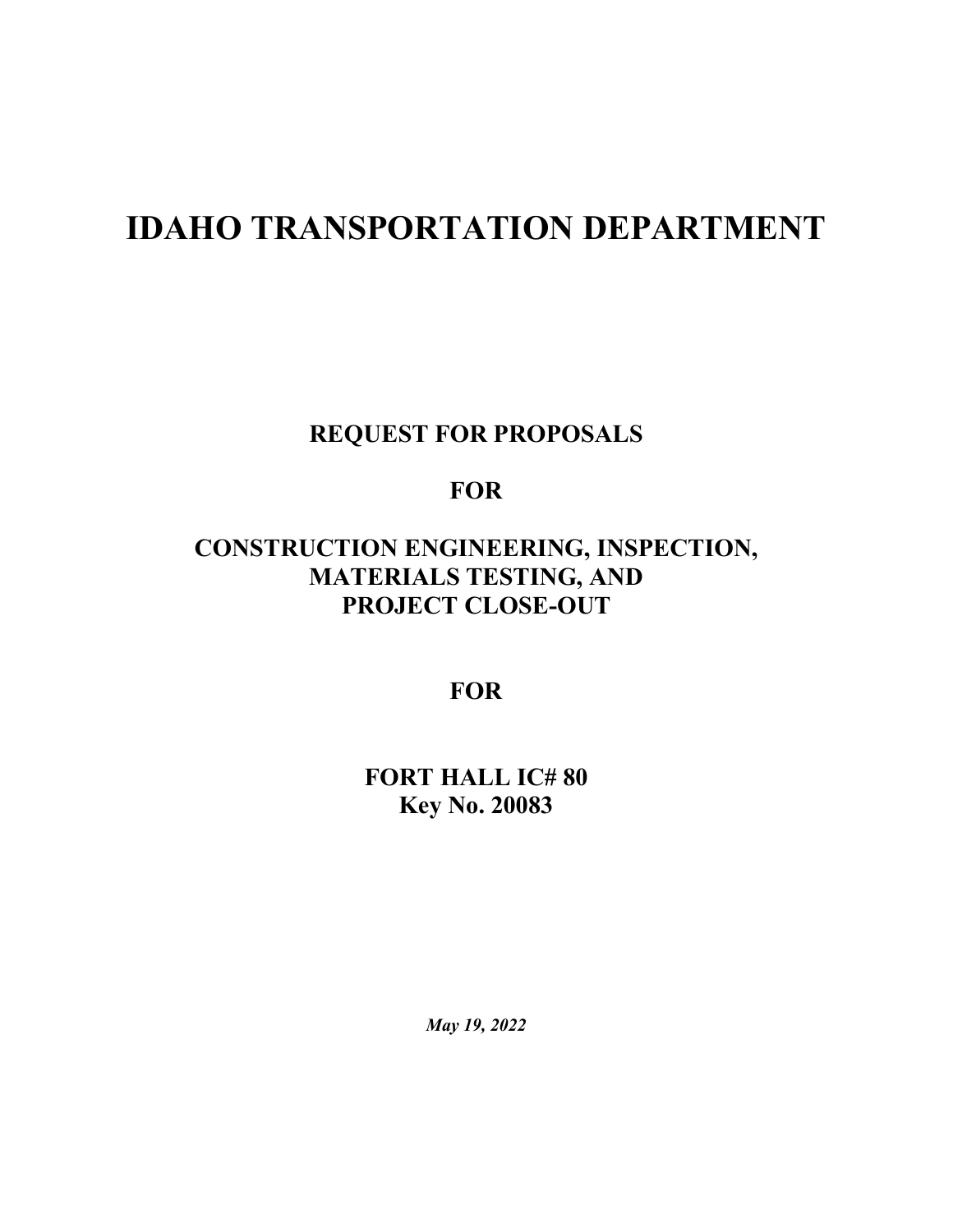#### **REQUEST FOR PROPOSALS**

#### **Table of Contents**

- $\triangleright$  General Information
- $\triangleright$  Preparation Instructions
- Evaluation Criteria
- CE&I Federal-aid Project Log
- $\triangleright$  Scope of Work

#### **The following items are not included in this package, but can be located at the following web sites:**

<http://itd.idaho.gov/business/?target=consultant-agreements>

- General Information and Requirements
- Sample Agreement and Consultant Agreement Specifications (1A)
- Federal Per Diem Policy
- Certification Regarding Debarment, Suspension, and Other Responsibility Matters form

#### <http://apps.itd.idaho.gov/apps/manuals/manualsonline.html>

- ITD Quality Assurance Manual
- ITD Contract Administration Manual

*Project Name Key No. > Page No. 2*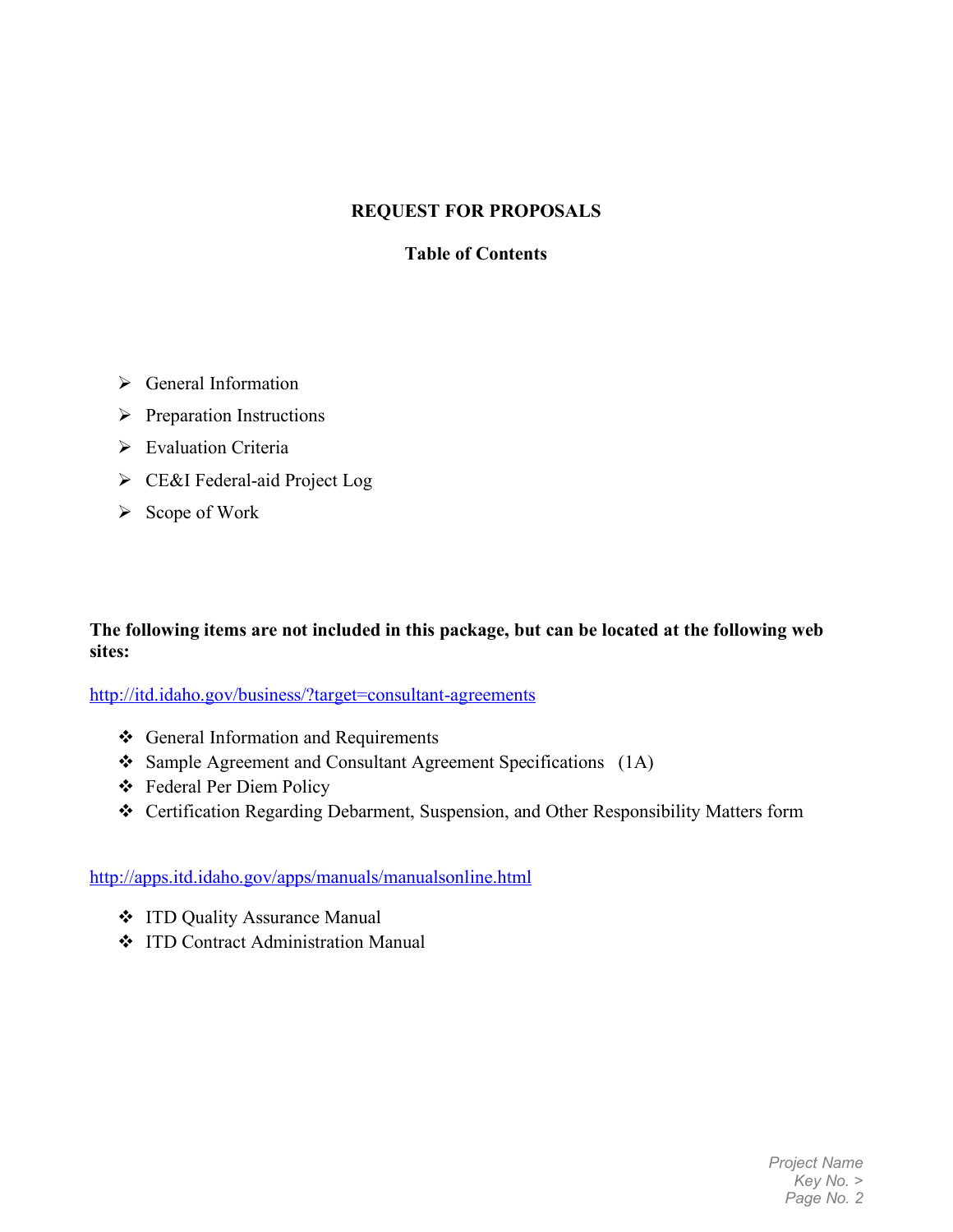# **GENERAL INFORMATION**

#### **PROPOSAL**

The Idaho Transportation Department (ITD) is seeking qualified and experienced respondents from interested firms to submit a proposal to provide construction engineering, inspection, sampling and testing services for the FORT HALL IC# 80.

#### **GENERAL TERMS**

This Request for Proposals (RFP) does not commit ITD to enter into an agreement or to pay any costs incurred in the preparation of a proposal or in subsequent negotiations.

#### **REVISIONS TO RFP**

All addenda to this solicitation will be posted on the Consultant Services web page. No notice will be given by mail.

#### **RESERVATION OF RIGHTS BY ITD**

The issuance of this RFP does not constitute an assurance by ITD that any contract will actually be entered into by ITD, and expressly reserves the right to:

- Waive any immaterial defect or informality in any response or response procedure
- Reject any and all proposals
- Reissue the Request for Proposals
- Invite additional respondents to the proposal
- Request additional information and data from any or all respondents
- Extend the date for submission of responses
- Supplement, amend, or otherwise modify the RFP, and cancel this request with or without the substitution of another RFP
- Disqualify any respondent who fails to provide information or data requested herein or who provides inaccurate or misleading information or data
- Disqualify any respondent on the basis of any real or apparent conflict of interest

By responding to this proposal, each respondent agrees that any finding by ITD of any fact in dispute as to this proposal or the responses thereto shall be final and conclusive, except as provided herein.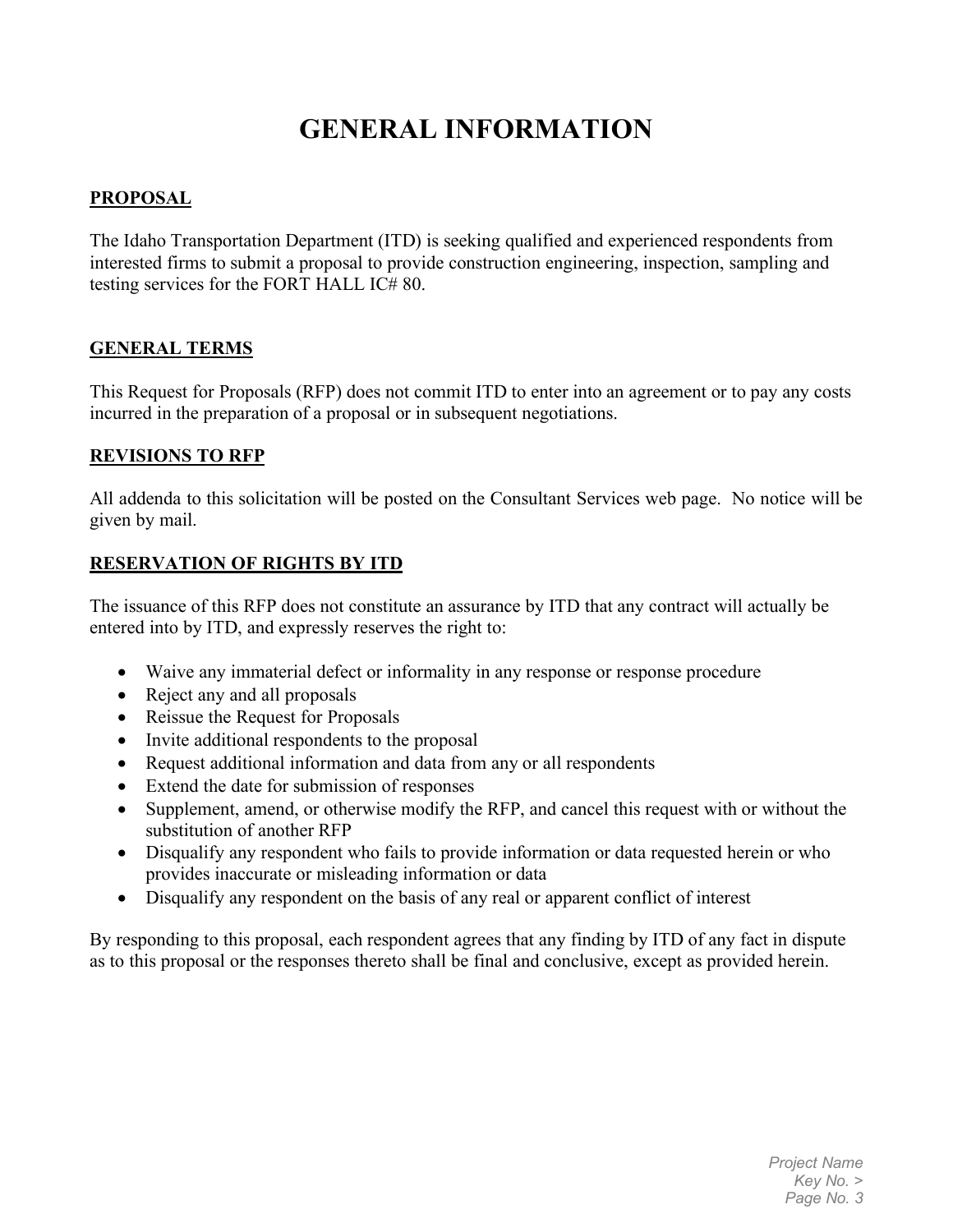#### **CONFLICT OF INTEREST**

By the submission of a proposal, the Consultant agrees to ensure that, at the time of contracting, the Consultant will have no interest, direct or indirect, that would conflict in any manner or degree with the performance of the Consultant's obligations under the Agreement. The Consultant shall further covenant that, in the performance of the contract, the Consultant shall not employ any person, or subcontract with any entity, having any such known interest.

#### **EEO REQUIREMENTS**

Respondent, by submission of a proposal, agrees to not discriminate against any worker, employee, application subcontractor or any member of the public because of race, color, gender, age, national origin, or disability, or otherwise commit an unfair employment practice. Respondent further agrees to comply with all Federal, State, and Local equal employment opportunity requirements and the requirements of the ITD EEO Special Provisions, accessible at the following web site: http://apps.itd.idaho.gov/apps/ocr/index.aspx.

All firms working for the Department area required to register on the Bidder's List with the Office of Civil Rights. If your firm has not registered, go to the following website for instructions: [https://itd.dbesystem.com/.](https://itd.dbesystem.com/) Please make sure your subconsultants are also registered. For further information regarding this requirement, call the ITD EEO Office at (208) 334-8884.

#### **DBE PARTICIPATION:**

In an effort to achieve ITD's DBE Annual Participation Goal (APG) of 10% utilization, ITD respectfully requests and encourages responder to consider utilizing subcontractors and suppliers listed on our DBE Directory located at: [https://itd.dbesystem.com](https://itd.dbesystem.com/) . For more information regarding ITD's DBE Program, please contact Ester Ceja at (208) 334-8567.

#### **FINANCIAL REQUIREMENTS**

Prior to negotiating an agreement, the selected consultant and their subconsultants will be required to submit certified hourly rates and their last years' financial information and overhead schedule in accordance with the Federal Acquisition Regulations (FARs) and the ITD Overhead Rate Policy. The Overhead Rate Policy can be viewed at the following web site: http://apps.itd.idaho.gov/apps/ocr/index.aspx.

#### **PROPRIETARY MATERIAL**

ITD assumes no liability for disclosure of proprietary material submitted by respondents. Proposal submittals shall be considered public documents under applicable state law except to the extent portions of the submittals are otherwise protected under applicable law.

> *Project Name Key No. > Page No. 4*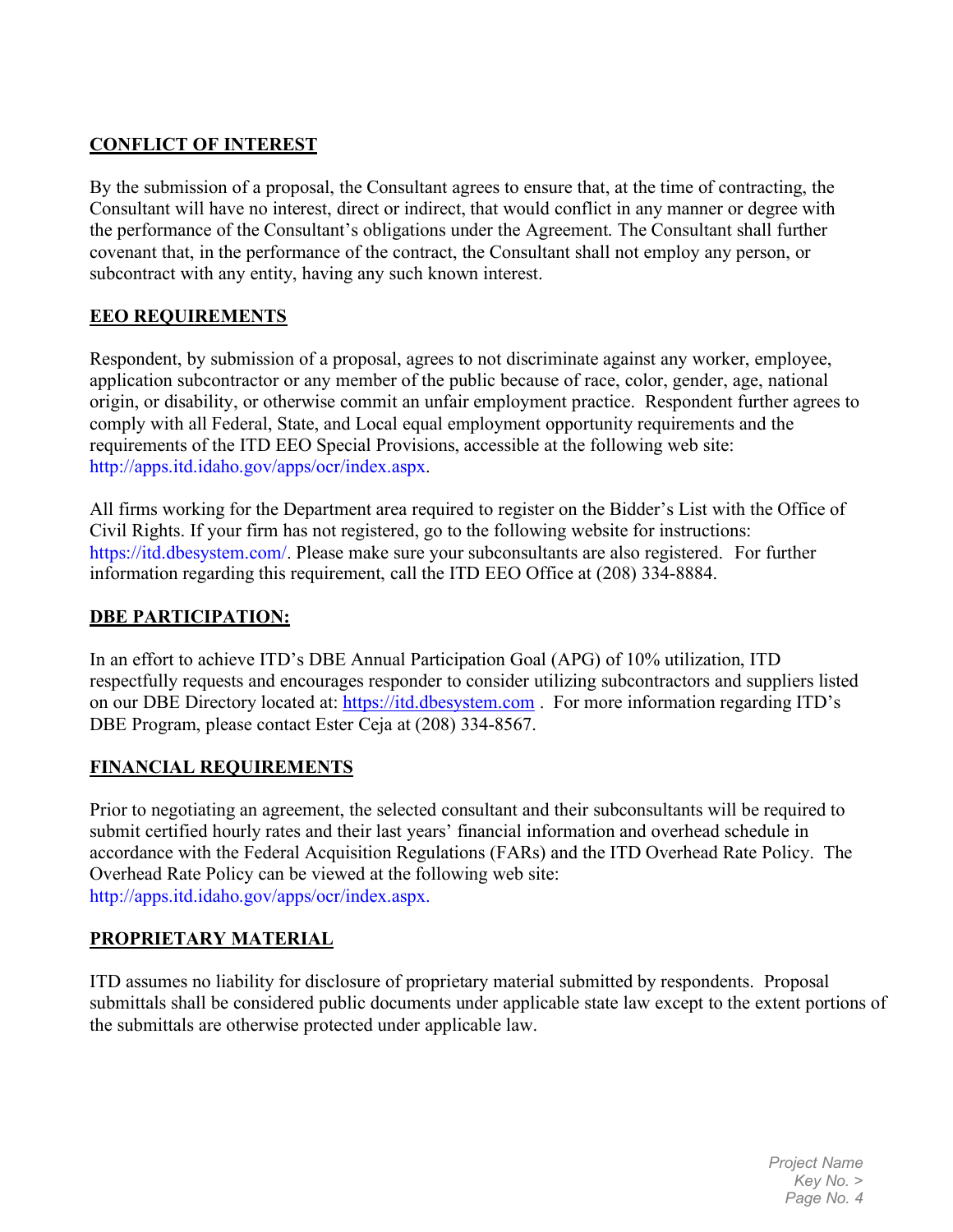#### **CERTIFICATION REGARDING DEBARMENT**

All proposals must contain a signed Certification Regarding Debarment, Suspension, and other Responsibility Matters form for the prime and each subconsultant.

The certification form is located on the Consultant Services web page at [http://itd.idaho.gov/business/?target=consultant-agreements.](http://itd.idaho.gov/business/?target=consultant-agreements)

## **PROPOSAL EVALUATION AND SELECTION**

An Evaluation Committee will evaluate and determine the individual and comparative merits of each of the proposals received. It is the responsibility of the Consultant to ensure that it complies with this RFP and provides the information requested. If the Consultant fails to provide any information requested in this RFP, such failure may result in either a lowered evaluation score of the proposal or disqualification of the proposal.

It is the intent of the department to take approximately fifteen days, commencing on the submission date shown below, to evaluate the submitted proposals. The department intends to notify the successful and unsuccessful Consultants as soon as practicable after the evaluations have been completed, and after approval has been given on the Evaluation Committee's recommendations.

As part of the selection process, the top-ranked firms may be required, at their expense, to give a presentation and/or answer interview questions.

If your firm is selected and approved, negotiations will begin. If negotiations break down with a selected Consultant, they will be formally ended and negotiations will begin with the next ranked Consultant.

## **CONTACT INFORMATION**

All questions concerning the procedures of this request for proposal shall be directed to Andrea Aliev at ITD via email at [Andrea.Aliev@itd.idaho.gov.](mailto:Andrea.Aliev@itd.idaho.gov)

All project specific questions shall be directed by e-mail to Nikolas Stewart at nikolas.stewart@itd.idaho.gov. No questions will be accepted by telephone. All questions will be responded to by e-mail, within two days of receipt of the question(s).

Interested firms are encouraged to submit a contact e-mail address to Mr. Stewart with a request to be included on an electronic mailing list. Firms on the mailing list will receive copies of the response to all project questions submitted. No firms will be identified in the responses. No project specific questions will be accepted after June 9, 2022.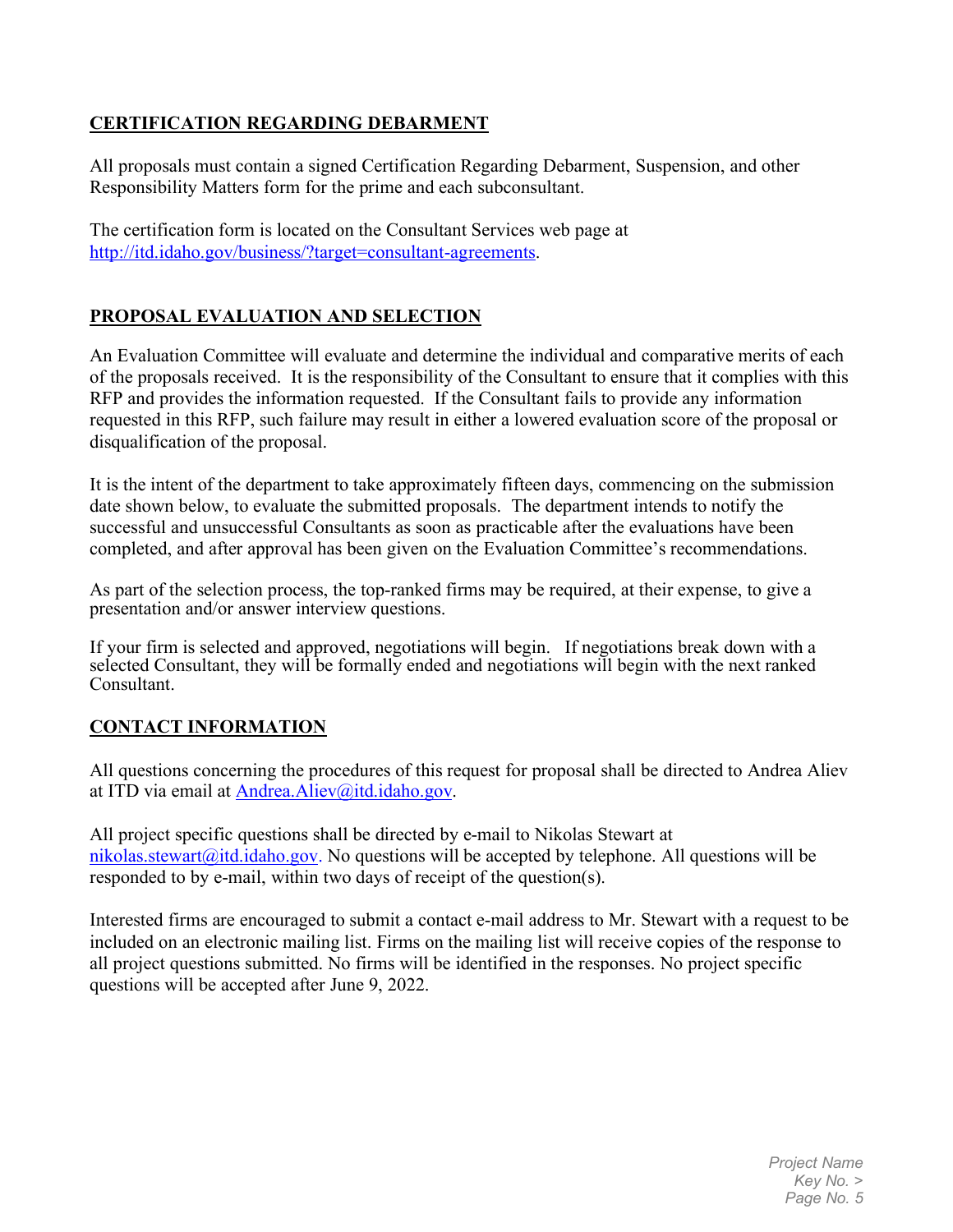# **PREPARATION INSTRUCTIONS**

#### **Proposals must conform to the following instructions. Any non-conforming proposal will be rejected.**

Proposals must be received by ITD by 4:00 p.m. MDT on June 16, 2022. Proposals must be submitted via e-mail with the project name and the consultant's name clearly indicated in the subject line. Late proposals will not be considered.

E-Mail Address for proposal submittal is: [consultantadminunit@itd.idaho.gov](mailto:consultantadminunit@itd.idaho.gov)

#### **FORMAT:**

- $\triangleright$  Required File Format: pdf
- $\triangleright$  Maximum length of the submittal shall be five (5) pages.
- $\triangleright$  Cover pages are discouraged. If they are included, they will be counted in the proposal page total.
- $\triangleright$  The introductory letter is limited to one (1) page.
- Except as otherwise noted, pages shall be  $8\frac{1}{2} \times 11$  inches, with minimum of  $\frac{1}{2}$ " margins and a minimum font size of 11.
- $\triangleright$  The following items do not count in the proposal page total.
	- o Introductory letter
	- o Certification Regarding Debarment
	- o The 5-Year ITD CE&I Project Log

## **INTRODUCTORY LETTER**

The introductory letter should be addressed to: Andrea Aliev

Contracts Officer Consultant Services Idaho Transportation Department P.O. Box 7129 Boise, Idaho 83707-1129

The introductory letter should introduce the Consultant, identify the Project Manager, and list a contact telephone number, and contain a statement confirming the commitment of the key personnel identified in the submittal to meet ITD's quality and schedule expectations. The Consultant shall include his/her acceptance of the terms and provisions of the Sample Agreement located at http://apps.itd.idaho.gov/apps/ocr/index.aspx, and indicate willingness to execute said agreement.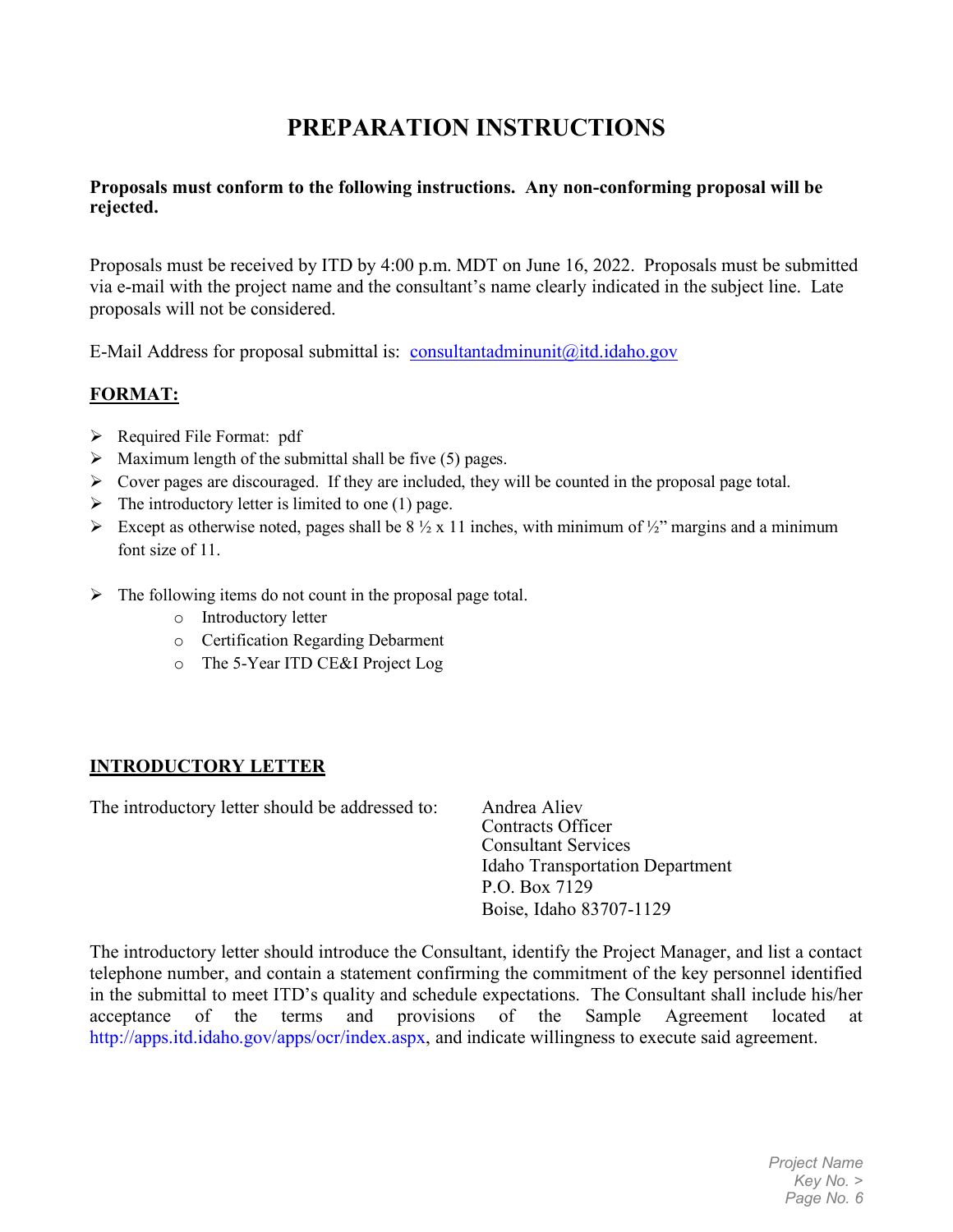#### **PROPOSAL**

It is essential that the consultant provide an adequate staff of experienced personnel or subconsultants capable of and devoted to the successful accomplishment of work to be performed under this contract. The specific individuals or subconsultants listed in the proposal, including Project Manager and Lead Inspector, shall be assigned to the key positions and shall not be removed or replaced without the prior written approval of ITD. Replacement personnel submitted for approval must have at least equal qualifications, experience and expertise as those listed in the proposal.

The following criteria will be considered in the evaluation and selection, and apply only to the Consultant, except where specifically requested for the Consultant and each Subconsultant. The weights listed will be applied to the scoring for each criteria.

#### **CRITERIA 1 - PROJECT MANAGER**

**(Weight 4)** *(Complete for Lead Consultant Project Manager Only)*

- $\triangleright$  Identify the Project Manager who will be responsible for the quality, timeliness and delivery of the consultant's work, and for ensuring that adequate personnel and other resources are available for this project.
- $\triangleright$  Provide a brief summary of education, experience, and qualifications pertaining to the management of this project. CE&I experience in working on state and local Federal-aid roadway construction projects should be included if available. List all CE&I experience on the 5-year CE&I Federal-aid Project Log included in this solicitation.
- $\triangleright$  List current IQP qualifications pertinent to this project.
- $\triangleright$  Provide Idaho registration (registration is required at the time of submittal) as a professional engineer.
- $\triangleright$  List all projects that the Project Manager is currently managing and the percent of time spent by him/her on each of those projects. Include estimated completion date for each of those projects. Identify availability.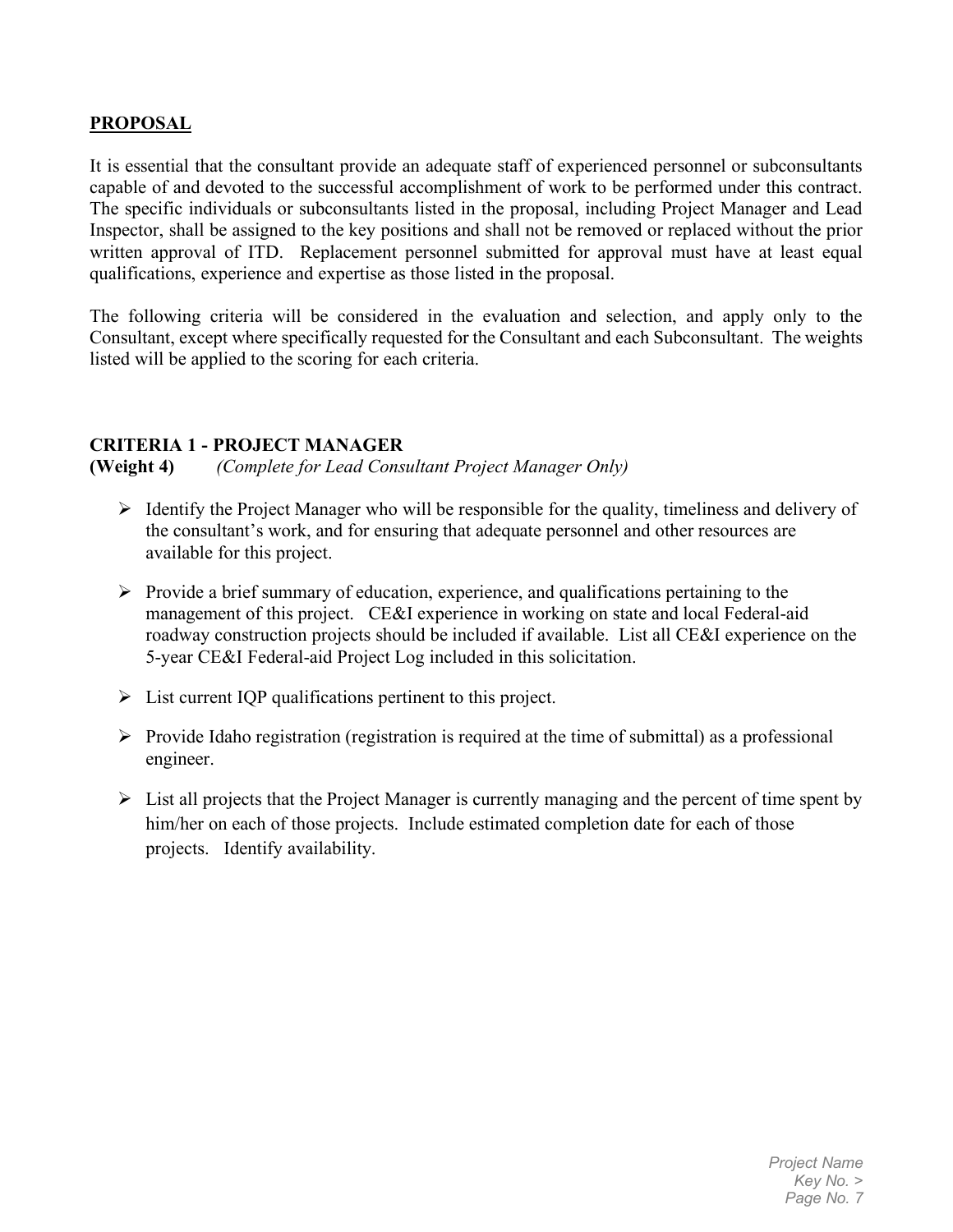#### **CRITERIA 2 - LEAD INSPECTOR ONSITE**

**(Weight 4)** *(Complete for the Lead Inspector only)*

- $\triangleright$  Identify the Lead Inspector to be assigned to the project and describe the duties and qualifications (WAQTC & IQP) on this project. The Lead Inspector must be **on-site** for no less than 70% of the time worked by the Contractor.
- $\triangleright$  List the CE&I experience and role that this individual has had on state and local Federal-aid roadway construction projects. List that experience on the 5-year CE&I Project Log included in this solicitation. Include the estimated percentage of time spent on each completed Federalaid construction project.
- $\triangleright$  Include Idaho professional registration (if applicable).
- $\triangleright$  List all projects that the Lead Inspector is currently working on and the percent of time spent by him/her on each of those projects. Include estimated completion date for each of those projects. Identify availability.

#### **CRITERIA 3 – KEY PERSONNEL ASSIGNED TO THE PROJECT**

**(Weight 3)** *(Complete for Consultant and each Subconsultant)*

- $\triangleright$  Identify the key personnel to be assigned to the project. Describe each person's role, duties and qualifications (WAQTC & IQP) on this project. Include their office and lab location.
- $\triangleright$  Key Personnel should have direct applicable CEI experience in working on state and local Federal-aid construction projects within the last five (5) years. List that experience on the 5 year CE&I Federal-aid Project Log included in this solicitation.
- $\triangleright$  Include Idaho professional registration (if applicable) for each person identified.
- $\triangleright$  List all projects that the key personnel are currently assigned to and the percent of time spent by him/her on each of those projects. Include estimated completion date for each of those projects. Identify availability.

#### **CRITERIA 4 – COMMUNICATION**

**(Weight 2)** *(Complete for Consultant and each Subconsultant)*

Describe your procedures for maintaining adequate and timely communications to project staff, ITD and interested stakeholders.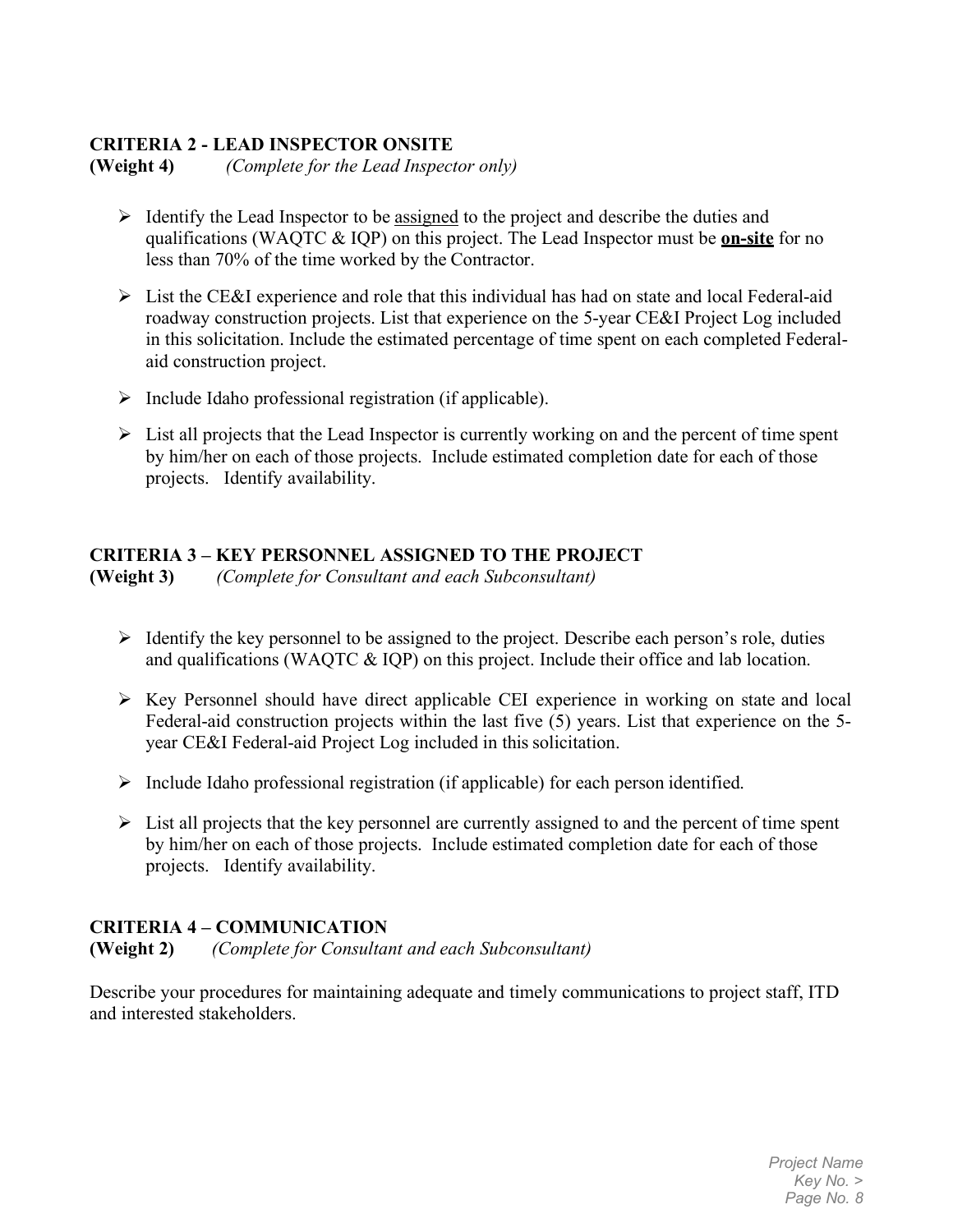#### **CRITERIA 5 - PROJECT CONTROL & CLOSE-OUT (Weight 3)**

- Describe the Consultant's procedures for scope change control, schedule and cost control and quality control. This should include a description of the Consultant's control measures regarding the Sub consultant's project related work and the ability to close-out the project in a timely and cost effective manner.
- $\triangleright$  List construction projects that have been closed out to Federal-aid standards in the last five (5) years.

#### **CRITERIA 6 – SOFTWARE EXPERIENCE (Weight 4)**

Describe the Consultant's experience with Site Manager, AASHTOWare Project and ProjectWise. Include what projects you have used them on as well as the roles and responsibilities you have had with this software. Be specific about who on your proposed team has experience and what experience they have.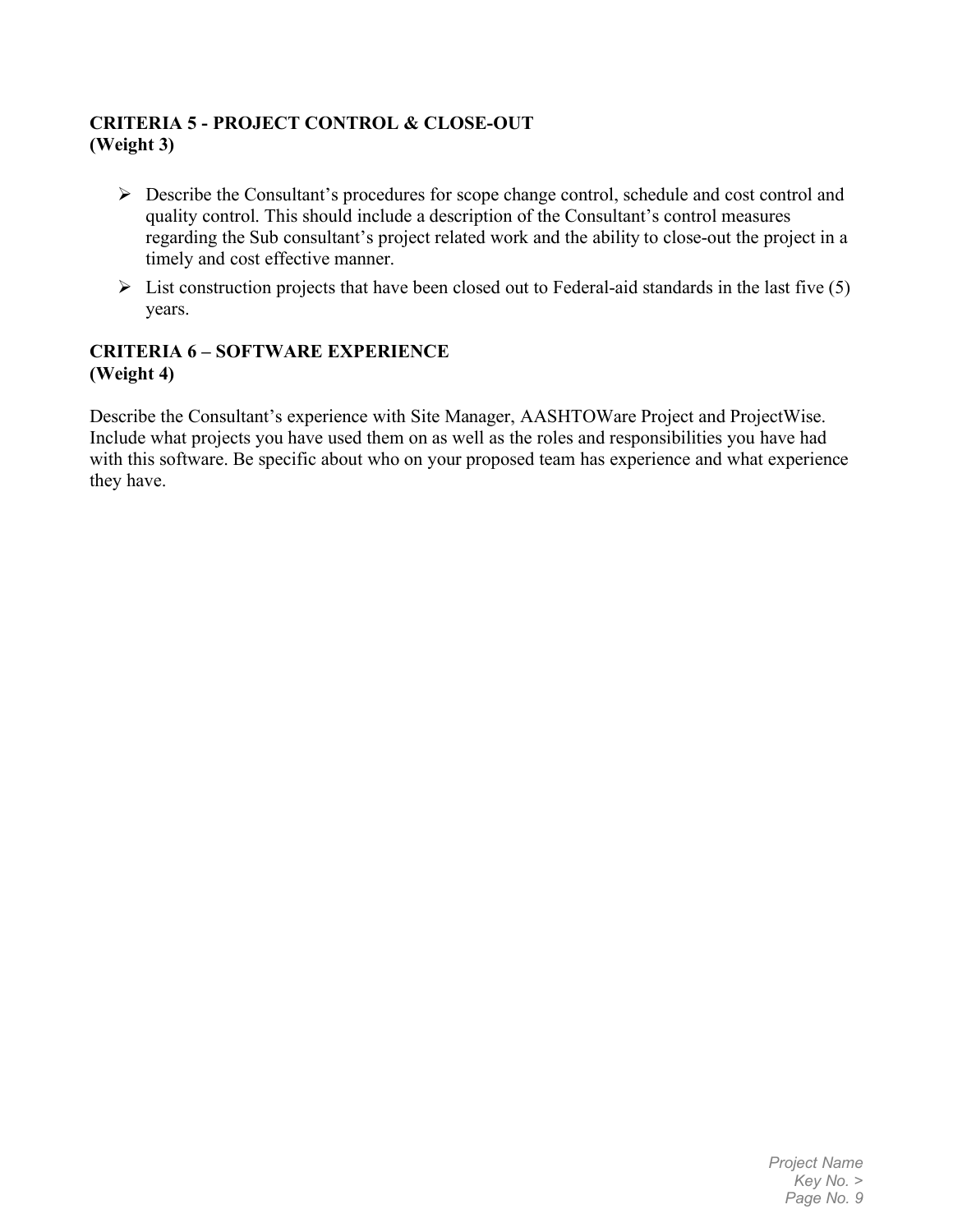| 5-Year CE&I Federal-aid Project Log |                     |              |                    |                   |             |                 |                |              |
|-------------------------------------|---------------------|--------------|--------------------|-------------------|-------------|-----------------|----------------|--------------|
| Project Information                 |                     |              |                    |                   |             | Assigned Staff  |                |              |
| Project<br><b>Key Number</b>        | <b>ITD</b><br>Dist. | Project Name | Project<br>$Type*$ | Date<br>Completed | Const. Amt. | Project Manager | Lead Inspector | $\it{Other}$ |
|                                     |                     |              |                    |                   |             |                 |                |              |
|                                     |                     |              |                    |                   |             |                 |                |              |
|                                     |                     |              |                    |                   |             |                 |                |              |
|                                     |                     |              |                    |                   |             |                 |                |              |
|                                     |                     |              |                    |                   |             |                 |                |              |
|                                     |                     |              |                    |                   |             |                 |                |              |
|                                     |                     |              |                    |                   |             |                 |                |              |
|                                     |                     |              |                    |                   |             |                 |                |              |
|                                     |                     |              |                    |                   |             |                 |                |              |
|                                     |                     |              |                    |                   |             |                 |                |              |
|                                     |                     |              |                    |                   |             |                 |                |              |
|                                     |                     |              |                    |                   |             |                 |                |              |

*\*Project Type: i.e. Bridge or Roadway*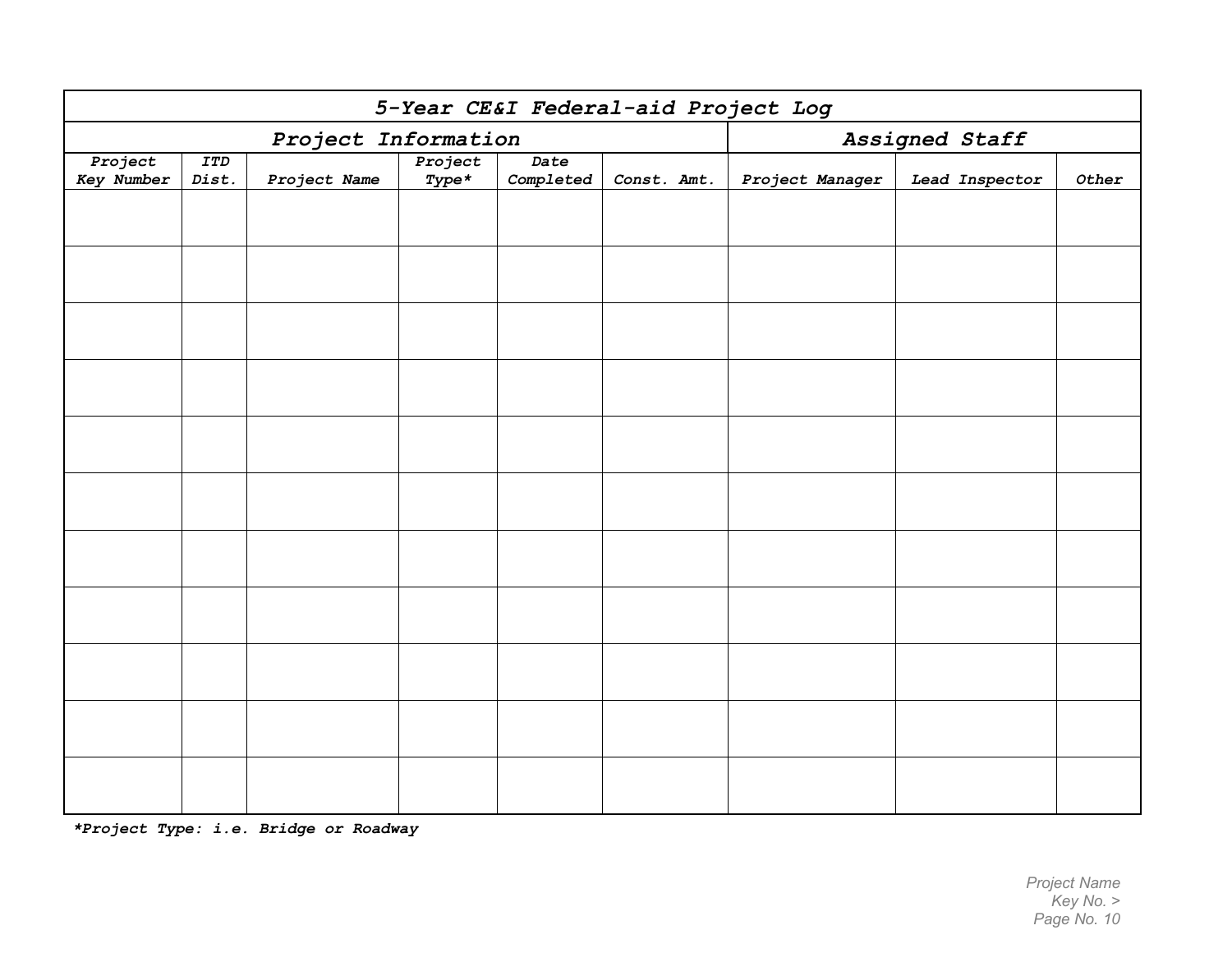## **SCOPE OF WORK**

The Idaho Transportation Department (ITD) is soliciting CE&I services to augment District 5 Design/Construction staff during the FY 2022 construction season. These agreements will be led by the District 5 Design/Construction team. The selected consultant will be expected to proactively represent ITD and effectively function as a member of the Design/Construction team.

The scope of work is to provide CE&I services, including contract administration, inspection, materials sampling and testing, project office documentation, and project closeout under the general direction of the ITD Resident Engineer. This scope of work will also include the procurement and use of materials testing facilities for the duration of each project. The consultant is responsible for providing all testing equipment, sampling devices, certifications and lab inspections needed for testing facilities. This scope of services encompasses a list of specific project tasks that may be negotiated under an agreement, but is not a guarantee that any specific services will be required.

#### **PROJECT DESCRIPTION**

The Department will be reconstructing the Fort Hall IC on the I-15 at Exit 80. The project is expected to begin construction early September 2022. The project will continue construction until completion in October 2023. The project will consist of several phase of bridge construction, asphalt pavement, and engineered fill and subbase. This project will consist of a bridge replacement and multiple sections of box culvert placements. The structures to be replaced/reconstructed are BK #22160 Ross Fork RD (MP 1.51), BK# 12125 I 15 Ramp (MP 0.165), BK# 11360 I 15 NBL (MP 79.822), BK# 11355 I 15 SBL, BK# 12130 I 15 Ramp (MP 0.082), BK# 11370 I 15 NBL (MP 80.122), BK# 11375 I 15 SBL (MP 80.123). Existing crossovers will be used for this project. Temporary ramps and interstate lanes will be constructed along with the phasing of the project.

#### **PRIMARY TASKS**

The minimum level of effort for this project is identified below. Some of the effort may be retained by ITD. Final level of effort and required tasks will be determined prior to scoping and negotiating an agreement with the selected consultant(s).

**Construction Administration** - Provide the qualified personnel necessary to administer the Plans, Special Provisions, and Specifications of the projects to ensure the projects are accepted by ITD. The following sub-tasks represent a partial list of activities that are necessary to administer the contract:

> *Project Name Key No. > Page No. 11*